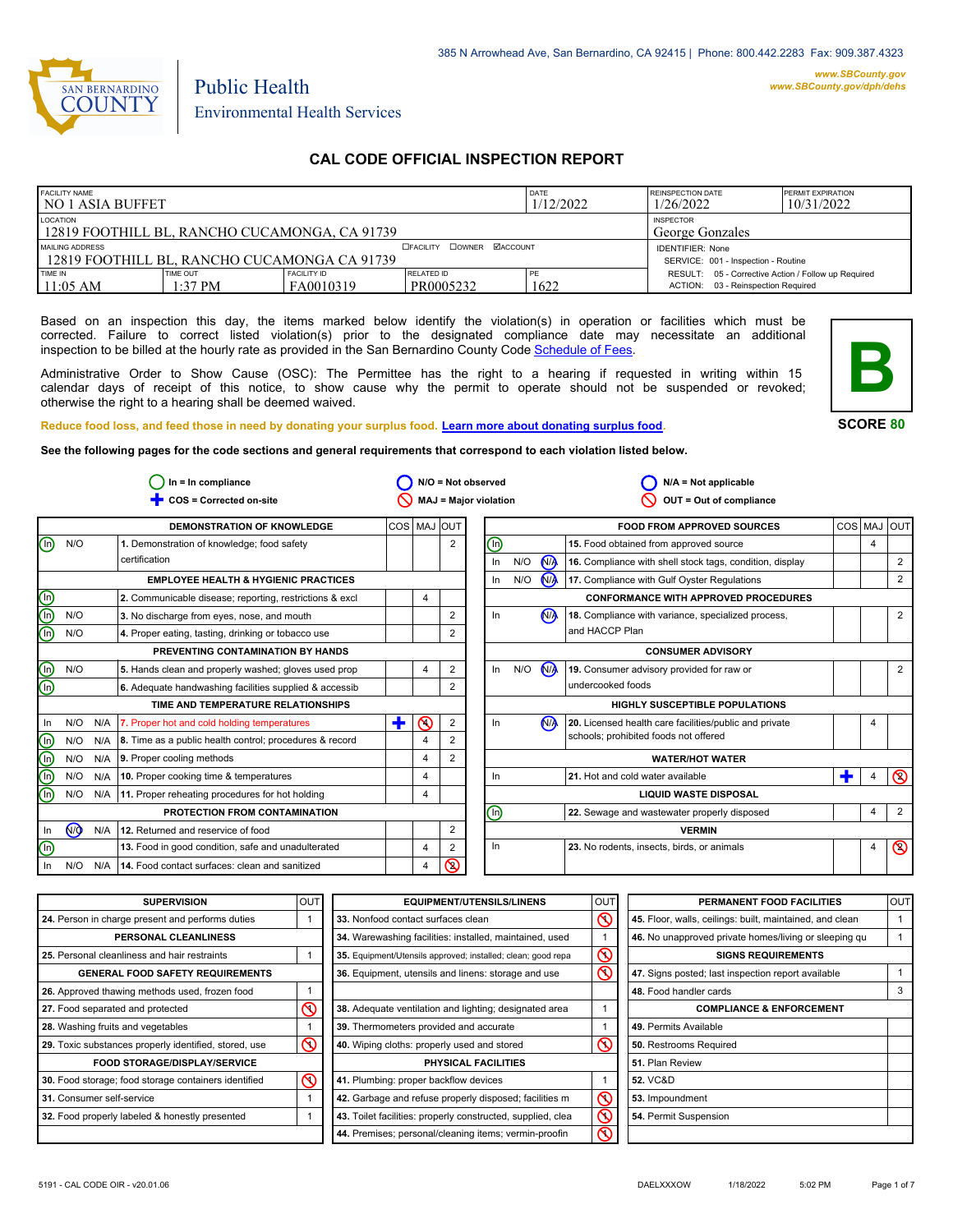

| 1/12/2022<br>LOCATION<br><b>INSPECTOR</b><br>12819 FOOTHILL BL, RANCHO CUCAMONGA, CA 91739<br>George Gonzales<br>7. PROPER HOT AND COLD HOLDING TEMPERATURES<br><b>MAJOR</b><br>Inspector Comments: Observed the following in the in-line buffet steam table.<br>Compliance date not specified<br><b>POINTS</b><br><b>Complied on 1/12/2022</b><br>1. One (1) metal container of cooked chicken measured at 98.1 F.<br>Violation Reference - HSC -<br>4<br>2. One (1) mental container of cooked bananas measured at 112.7 F.<br>113996, 113998, 114037<br>3. One (1) metal container of cooked clams measured at 117. 8 F.<br>4. One (1) metal container of cooked chicken nuggets measured at 111.1 F.<br>Observed the following in the back food preparation area:<br>5. Observed one (1) container of rice measured to 114.3 in a rice cooker.<br>6. Observed one (1) container of rice measured to 85 F in a rice cooker.<br>Manager stated the above food was cooked one (1) hour prior to inspection.<br>Manager was instructed to reheat the above containers of food to 165 F.<br>Per manager, all the above food was cooked the morning of inspection.<br>Discontinue this practice. Ensure all potentially hazardous foods are hot held at 135 F and above. | <b>FACILITY NAME</b><br>NO 1 ASIA BUFFET |  |  |  |  |  |
|------------------------------------------------------------------------------------------------------------------------------------------------------------------------------------------------------------------------------------------------------------------------------------------------------------------------------------------------------------------------------------------------------------------------------------------------------------------------------------------------------------------------------------------------------------------------------------------------------------------------------------------------------------------------------------------------------------------------------------------------------------------------------------------------------------------------------------------------------------------------------------------------------------------------------------------------------------------------------------------------------------------------------------------------------------------------------------------------------------------------------------------------------------------------------------------------------------------------------------------------------------------------|------------------------------------------|--|--|--|--|--|
|                                                                                                                                                                                                                                                                                                                                                                                                                                                                                                                                                                                                                                                                                                                                                                                                                                                                                                                                                                                                                                                                                                                                                                                                                                                                        |                                          |  |  |  |  |  |
|                                                                                                                                                                                                                                                                                                                                                                                                                                                                                                                                                                                                                                                                                                                                                                                                                                                                                                                                                                                                                                                                                                                                                                                                                                                                        |                                          |  |  |  |  |  |
|                                                                                                                                                                                                                                                                                                                                                                                                                                                                                                                                                                                                                                                                                                                                                                                                                                                                                                                                                                                                                                                                                                                                                                                                                                                                        |                                          |  |  |  |  |  |
| NOTE: Corrected on site.<br>Violation Description: Potentially hazardous foods shall be held at or below 41F or at or above 135F. (113996, 113998, 114037, 114343(a))                                                                                                                                                                                                                                                                                                                                                                                                                                                                                                                                                                                                                                                                                                                                                                                                                                                                                                                                                                                                                                                                                                  |                                          |  |  |  |  |  |

**More Information: <https://youtu.be/RI6w5DtEs7w>**

#### **14. FOOD CONTACT SURFACES: CLEAN AND SANITIZED**

| <b>POINTS</b> | Compliance date not specified                                                        | Inspector Comments: 1. Observed black mold like build-up inside the ice machine on the ice deflector.           |
|---------------|--------------------------------------------------------------------------------------|-----------------------------------------------------------------------------------------------------------------|
|               | <b>Not In Compliance</b><br>Violation Reference - HSC -<br>113984(e), 114097, 114099 | Thaw, clean, and sanitize machine regularly to prevent possible contamination.                                  |
|               |                                                                                      | NOTE: Observed no visible contamination at time of inspection.                                                  |
|               |                                                                                      | 2. Observed several clean wet dishes stacked on wire metal storage racks across from the 3-compartment<br>sink. |
|               |                                                                                      | Allow all dishes to fully air dry before storage and reuse to prevent possible contamination.                   |

**Violation Description:** All food contact surfaces of utensils and equipment shall be clean and sanitized. (113984(e), 114097, 114099.1, 114099.4, 114099.6, 114101 (b-d), 114105, 114109, 114111, 114113, 114115 (a, b, d), 114117, 114125(b), 114135, 114141)

**More Information: <https://youtu.be/Gz6zPqZtv2s>**

#### **21. HOT AND COLD WATER AVAILABLE**

| <b>POINTS</b> | Compliance date not specified                               | Inspector Comments: Observed no cold water provided to the preparation sink near the employee restroom.   |
|---------------|-------------------------------------------------------------|-----------------------------------------------------------------------------------------------------------|
|               | <b>Complied on 1/12/2022</b><br>Violation Reference - HSC - | Provide and maintain hot water to a minimum of 120 F and cold water at the preparation sink at all times. |
|               | 113953(c), 114099.2(b)                                      | NOTE: Corrected on site by manager.                                                                       |

**Violation Description:** An adequate, protected, pressurized, potable supply of hot water and cold water shall be provided at all times. (113953(c), 114099.2(b) 114101(a), 114189, 114192, 114192.1, 114195)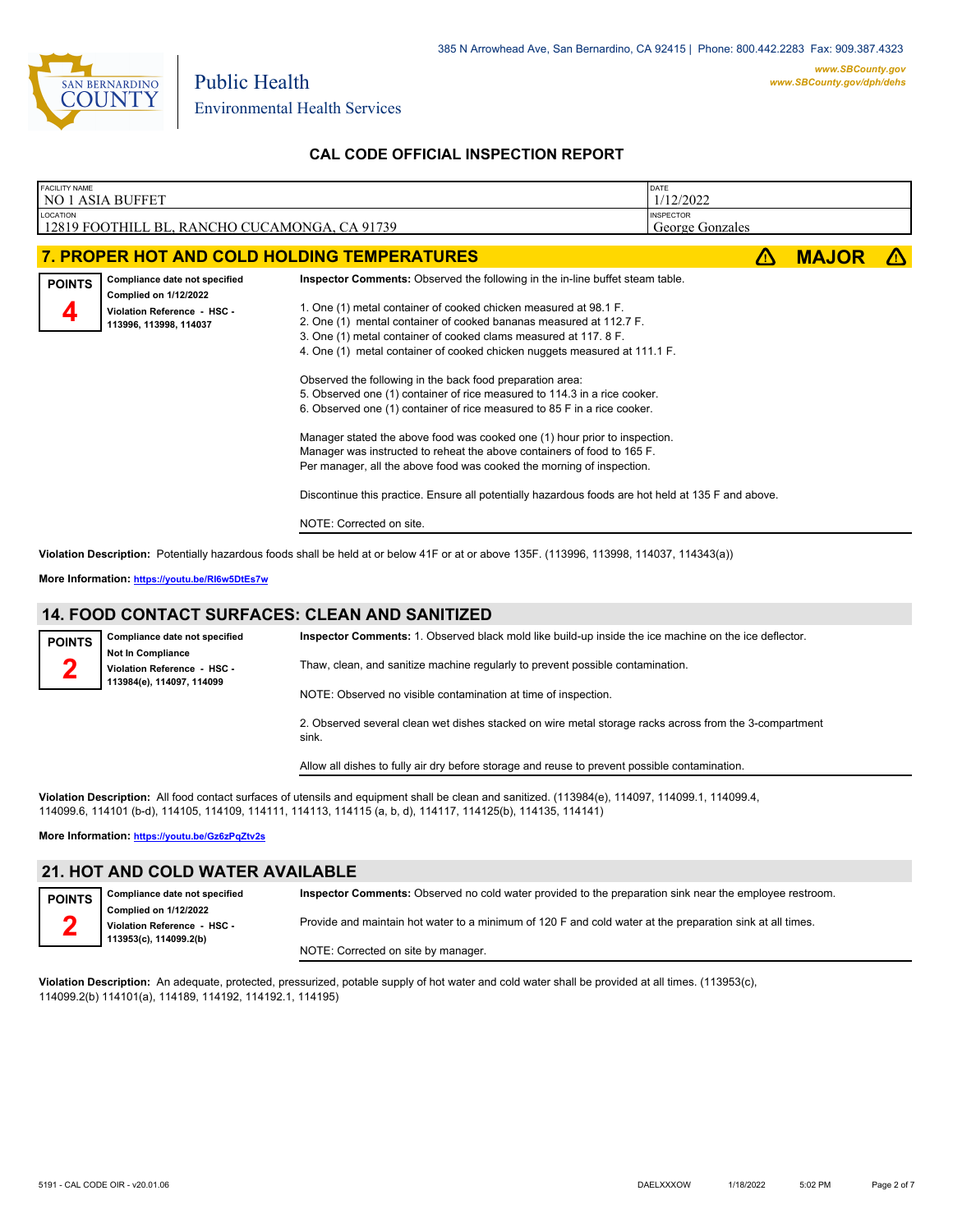

Environmental Health Services

Public Health

### **CAL CODE OFFICIAL INSPECTION REPORT**

| <b>FACILITY NAME</b><br>NO 1 ASIA<br>、BUFFET                        | <b>DATE</b><br>1/12/2022            |
|---------------------------------------------------------------------|-------------------------------------|
| <b>LOCATION</b><br>12819 FOOTHILL BL, RANCHO CUCAMONGA,<br>CA 91739 | <b>INSPECTOR</b><br>George Gonzales |

# **23. NO RODENTS, INSECTS, BIRDS, OR ANIMALS**

| <b>POINTS</b> | Compliance date not specified                           | <b>Inspector Comments: [Repeat Violation]</b>                                                                                                                              |
|---------------|---------------------------------------------------------|----------------------------------------------------------------------------------------------------------------------------------------------------------------------------|
| m             | <b>Not In Compliance</b><br>Violation Reference - HSC - | Observed one (1) dead adult german cockroach under the preparation sink near the front of the facility.<br>Observed a pest control invoice dated 01/05/2022 from Terminix. |
|               | 114259.1.114259.4.11425                                 | After a thorough inspection of the entire facility, observed no evidence of an active vermin infestation.                                                                  |
|               |                                                         | Take the necessary steps to ensure the facility remains vermin free and area with vermin are cleaned and                                                                   |

Take the necessary steps to ensure the facility remains vermin free and area with vermin are cleaned and sanitized.

NOTE: A re-inspection will be conducted in one (1) week to ensure the facility remains vermin free, areas with vermin are cleaned and sanitized, and no new evidence of vermin are found.

**Violation Description:** Food facility shall be kept free of vermin: rodents (rats, mice), cockroaches, flies. (114259.1, 114259.4, 114259.5) Live animals are not allowed in a food facility unless, food employees with service animals may handle or care for their service animal if they wash their hands as required or persons who are licensed pursuant to Chapter 11.5 of Division 3 of the Business and Professions Code. (114259.4, 114259.5)

**More Information: [https://youtu.be/1yuxW\\_p9Bxs](https://youtu.be/1yuxW_p9Bxs)**

#### **27. FOOD SEPARATED AND PROTECTED**

**Compliance date not specified Not In Compliance Violation Reference - HSC - 113984 (a, b, c, d, f) POINTS 1 Inspector Comments:** 1. Observed raw chicken placed directly above clam chowder inside the walk-in refrigerator. 2. Observed raw fish placed above chopped green peppers. Place all raw meat below ready-to-eat foods to prevent possible cross contamination. 3. Observed one (1) uncovered container of corn inside the walk-in refrigerator. Observed dust accumulation on fan guards inside unit.

Provide and maintain covers for food containers to prevent possible overhead contamination.

**Violation Description:** All food shall be separated and protected from contamination. (113984 (a, b, c, d, f), 113986, 114060, 114067(a, d, e, j), 114069(a, b), 114077, 114089.1 (c), 114143 (c)) All food shall be stored, prepared, displayed or held so that it is protected from contamination.

# **29. TOXIC SUBSTANCES PROPERLY IDENTIFIED, STORED, USED**

| <b>POINTS</b>               | Compliance date not specified | Inspector Comments: Observed an unlabeled spray bottle near the mechanical warewash machine. |
|-----------------------------|-------------------------------|----------------------------------------------------------------------------------------------|
|                             | Not In Compliance             |                                                                                              |
| Violation Reference - HSC - |                               | Upon questioning, employee stated the bottle contained bleach water.                         |
|                             | 114254.114254.1               |                                                                                              |
|                             |                               | Provide and maintain labels on all toxic substances                                          |

**Violation Description:** All poisonous substances, detergents, bleaches, and cleaning compounds shall be stored separate from food, utensils, packing material and food-contact surfaces. (114254, 114254.1, 114254.2) An insecticide, rodenticide, or other pesticide must be used in accordance with the manufacturer's instructions.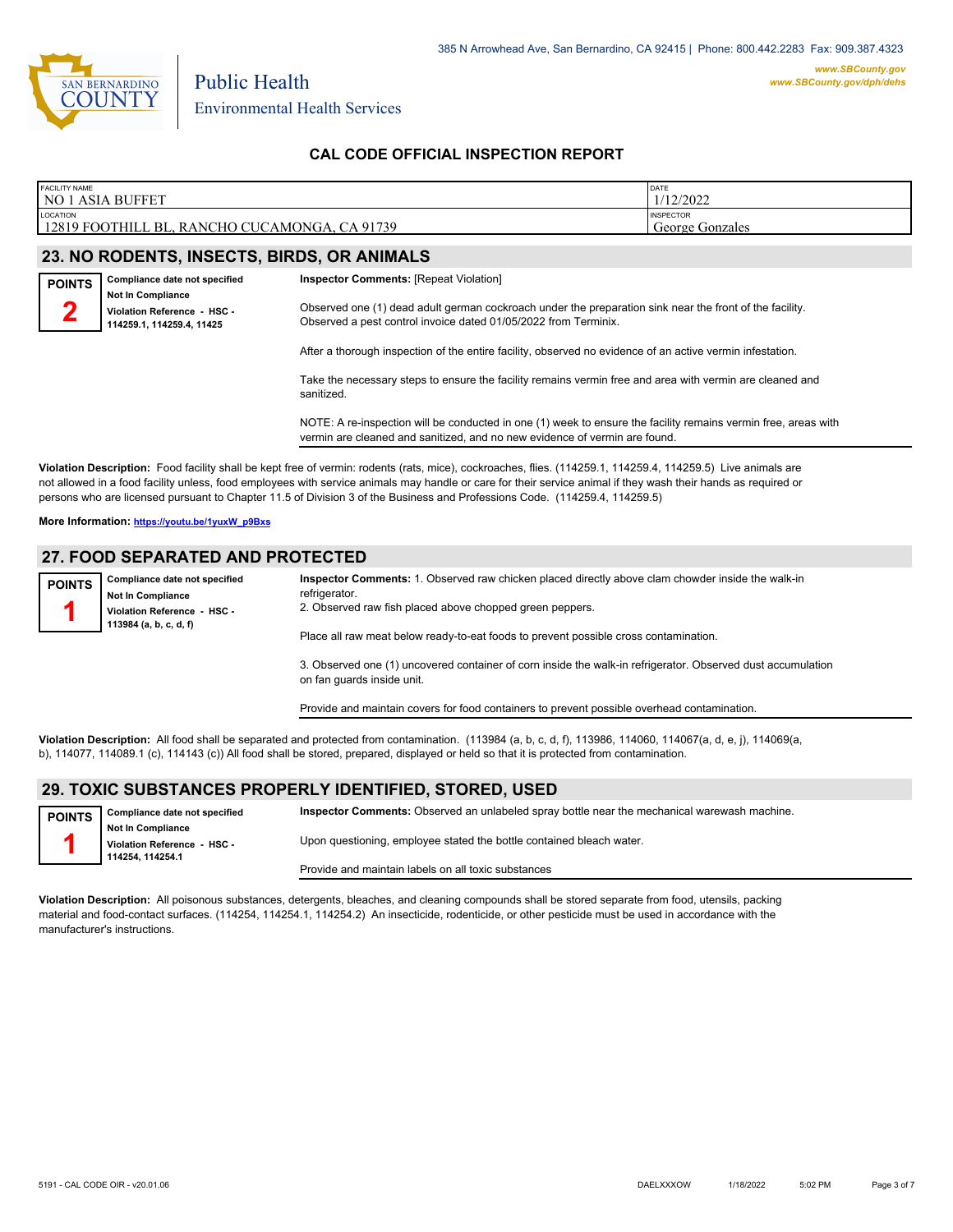

| <b>FACILITY NAME</b><br>NO <sup>1</sup><br><b>ASIA</b><br><b>BUFFET</b> | DATE<br>1/12/2022                   |
|-------------------------------------------------------------------------|-------------------------------------|
| LOCATION<br>12819 FOOTHILL BL.<br>, RANCHO CUCAMONGA, CA 91739          | <b>INSPECTOR</b><br>George Gonzales |

# **30. FOOD STORAGE; FOOD STORAGE CONTAINERS IDENTIFIED**

**Compliance date not specified Not In Compliance Violation Reference - HSC - 114047, 114049, 114051 POINTS 1**

**Inspector Comments:** 1. Observed one (1) plastic uncovered container of raw beef placed on the floor inside the walk-in freezer.

Place all food containers a minimum of six (6) inches above the floor at all times to prevent possible contamination.

2. Observed several unlabeled squeeze bottles throughout the facility.

3. Observed several unlabeled metal containers containing a powder like substance throughout the facility.

Provide and maintain labels on all working containers when the contents are not easily identifiable.

**Violation Description:** Food shall be stored in approved containers and labeled as to contents. Food shall be stored at least 6" above the floor on approved shelving in an approved location to prevent possible contamination. (114047, 114049, 114051, 114053, 114055, 114067(h), 14069 (b))

**More Information: [https://youtu.be/km4FCy\\_IQ44](https://youtu.be/km4FCy_IQ44)**

# **33. NONFOOD-CONTACT SURFACES CLEAN**

| <b>POINTS</b>               | Compliance date not specified | Inspector Comments: 1. Observed heavy mold like slime build-up inside the floor drain under the in-line |
|-----------------------------|-------------------------------|---------------------------------------------------------------------------------------------------------|
|                             | Not In Compliance             | sushi in the buffet area.                                                                               |
| Violation Reference - HSC - |                               | 2. Observed heavy grease build-up on wire storage shelves used to store canned food.                    |
|                             | 114115 (c)                    | 3. Observed heavy dust accumulation on the air vents above the wire storage racks across from the       |
|                             |                               | 3-compartment sink.                                                                                     |

Maintain all non-food contact surfaces clean to sight and touch to prevent possible contamination.

**Violation Description:** All nonfood contact surfaces of utensils and equipment shall be clean. (114115 (c))

#### **35. EQUIPMENT/UTENSILS - APPROVED; INSTALLED; CLEAN; GOOD REPAIR, CAPACITY**

| <b>POINTS</b> | Compliance date not specified<br><b>Not In Compliance</b><br>Violation Reference - HSC -<br>114130, 114130.1, 114130 | Inspector Comments: 1. Observed the mechanical warewash machine provide 10 PPM chlorine<br>concentration.<br>Manager attempted to run several cycles of the machine.<br>Observed machine not actively in use at time of inspection. |
|---------------|----------------------------------------------------------------------------------------------------------------------|-------------------------------------------------------------------------------------------------------------------------------------------------------------------------------------------------------------------------------------|
|               |                                                                                                                      | Repair or replace mechanical warewash machine to ensure the machine provides a minimum of 50 PPM<br>chlorine concentration.                                                                                                         |
|               |                                                                                                                      | NOTE: Manager was instructed to utilize the 3-compartment sink when warewashing until machine is repaired<br>or replaced and provides a minimum concentration of 50 PPM chlorine.                                                   |
|               |                                                                                                                      | *NOTE: A re-inspection will be conducted in one week to ensure the mechanical warewash machine provides<br>a minimum concentration of 50 PPM chlorine.                                                                              |
|               |                                                                                                                      | 2. Observed heavy ice build-up on the ceiling and sides of the walk-in freezer.                                                                                                                                                     |
|               |                                                                                                                      | Repair or replace unit to prevent possible contamination.                                                                                                                                                                           |
|               |                                                                                                                      | 3. Observed a metal bowl placed inside several bulk containers of powder like substances.                                                                                                                                           |
|               |                                                                                                                      | Provide and maintain approved utensils with a handle facing up right and away from food to prevent possible<br>contamination.                                                                                                       |

**Violation Description:** All utensils and equipment shall be fully operative and in good repair. (114175). All utensils and equipment shall be approved, installed properly, and meet applicable standards. (114130, 114130.1, 114130.2, 114130.3, 114130.4, 114130.5, 114132, 114133, 114137, 114139, 114153, 114155, 114163, 114165, 114167, 114169, 114177, 114180, 114182)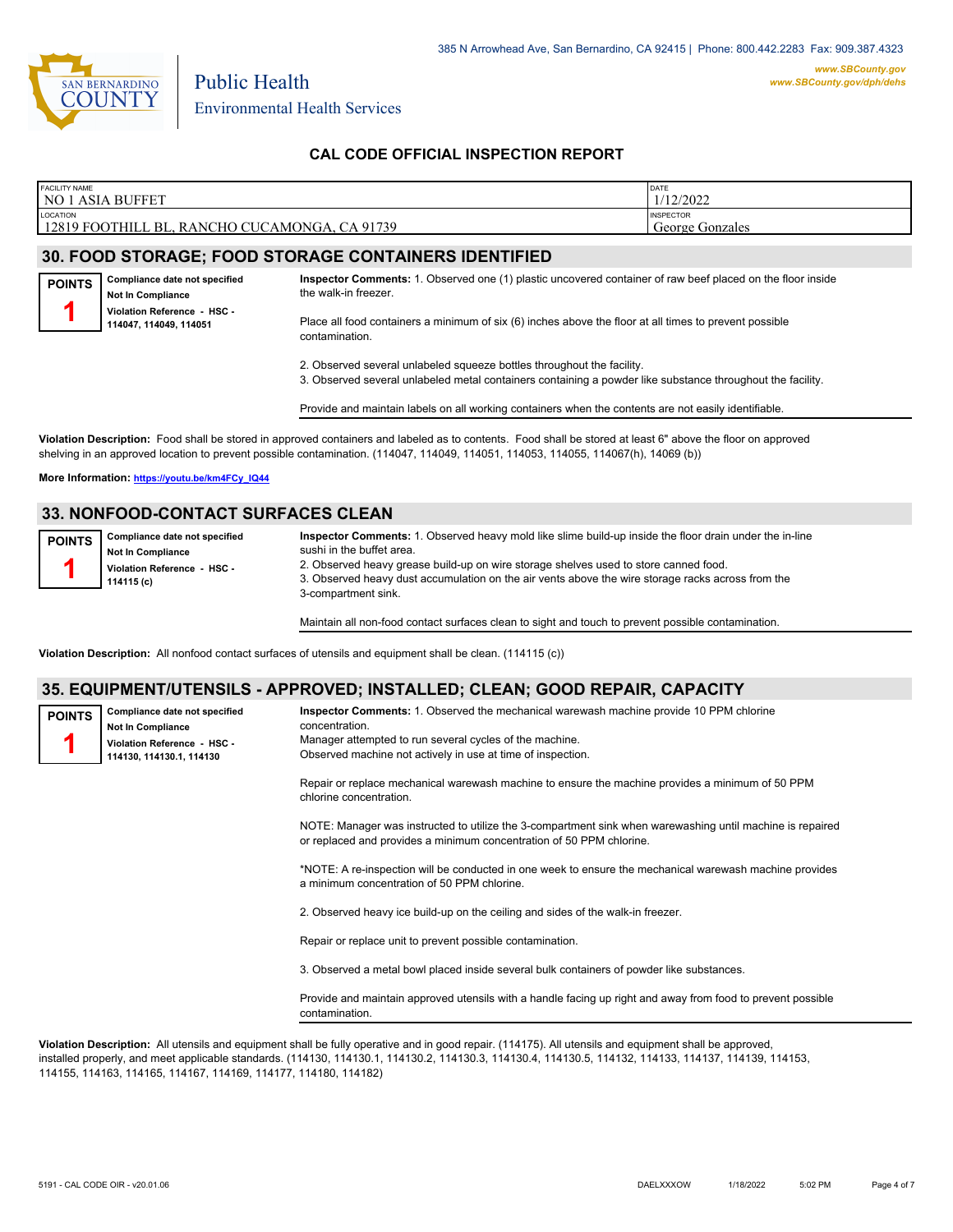

| <b>FACILITY NAME</b>                            | DATE             |  |  |  |
|-------------------------------------------------|------------------|--|--|--|
| NO 1 ASIA BUFFET                                | 1/12/2022        |  |  |  |
| LOCATION                                        | <b>INSPECTOR</b> |  |  |  |
| 12819 FOOTHILL BL, RANCHO CUCAMONGA, CA 91739   | George Gonzales  |  |  |  |
| AA FAUIBHFUT UTFUAU A LUB UUFUA ATABLAF LUB UAF |                  |  |  |  |

#### **36. EQUIPMENT, UTENSILS AND LINENS: STORAGE AND USE**

**Compliance date not specified Not In Compliance Violation Reference - HSC - 114074, 114081, 114119 POINTS 1 Inspector Comments:** 1. Observed clean aprons hanging on a wire metal storage rack inside the employee restroom. Discontinue this practice. Ensure all clean linen are placed in a designated area to prevent possible contamination.

**Violation Description:** All clean and soiled linen shall be properly stored; non-food items shall be stored and displayed separate from food and food-contact surfaces. (114185.3 - 114185.4)Utensils and equipment shall be handled and stored so as to be protected from contamination. (114074 - 114075, 114081, 114119, 114121, 114161, 114178, 114179, 114083, 114185, 114185.2, 114185.5) Pressurized cylinders must be securely fastened to a rigid structure. (114172)

#### **40. WIPING CLOTHS: PROPERLY USED AND STORED**

**Compliance date not specified Not In Compliance Violation Reference - HSC - 114135, 114185.1 POINTS 1 Inspector Comments:** Observed one (1) blue container with sanitizer measured to 10 PPM chlorine and a wiping cloth inside container. Observed wiping cloth not in use. Provide and maintain approved sanitizer concentration of 100 PPM chlorine.

**Violation Description:** Wiping cloths used to wipe service counters, scales or other surfaces that may come into contact with food shall be used only once unless kept in clean water with sanitizer. (114135, 114185.1, 114185.3 (d-e)) Sponges shall not be used in contact with cleaned and sanitized or in-use food contact surfaces. (114135)

**More Information: <https://youtu.be/QGKUN9MDxjg>**

### **42. GARBAGE AND REFUSE PROPERLY DISPOSED; FACILITIES MAINTAINED**

| <b>POINTS</b> | Compliance date not specified                           | Inspector Comments: Observed two (2) uncovered trash receptacles outside the front of the facility. |
|---------------|---------------------------------------------------------|-----------------------------------------------------------------------------------------------------|
|               | <b>Not In Compliance</b><br>Violation Reference - HSC - | Maintain trash receptacles closed to prevent vermin harborage.                                      |
|               | 114244.114245                                           |                                                                                                     |

**Violation Description:** All food waste and rubbish shall be kept in leak proof and rodent proof containers. Containers shall be covered at all times. All waste must be removed and disposed of as frequently as necessary to prevent a nuisance. The exterior premises of each food facility shall be kept clean and free of litter and rubbish. (114244, 114245, 114245.1, 114245.2, 114245.3, 114245.4, 114245.5, 114245.6, 114245.7, 114245.8)

#### **43. TOILET FACILITIES: PROPERLY CONSTRUCTED, SUPPLIED, CLEANED**

**Compliance date not specified Not In Compliance Violation Reference - HSC - 114250, 114276 POINTS 1**

**Inspector Comments:** Observed toilet tissue placed on hand rail in the employee restroom. Observed no toilet tissue inside dispenser.

Maintain toilet tissue in approved dispensers to prevent possible contamination.

**Violation Description:** Toilet facilities shall be maintained clean, sanitary and in good repair for use by employees and patrons. Toilet rooms shall be separated by a well-fitting, self-closing door. Toilet tissue shall be provided in a permanently installed dispenser at each toilet. Location of toilet facilities used by patrons shall not be located to pass through food preparation, food storage, or utensil washing areas. (114250, 114250.1, 114276)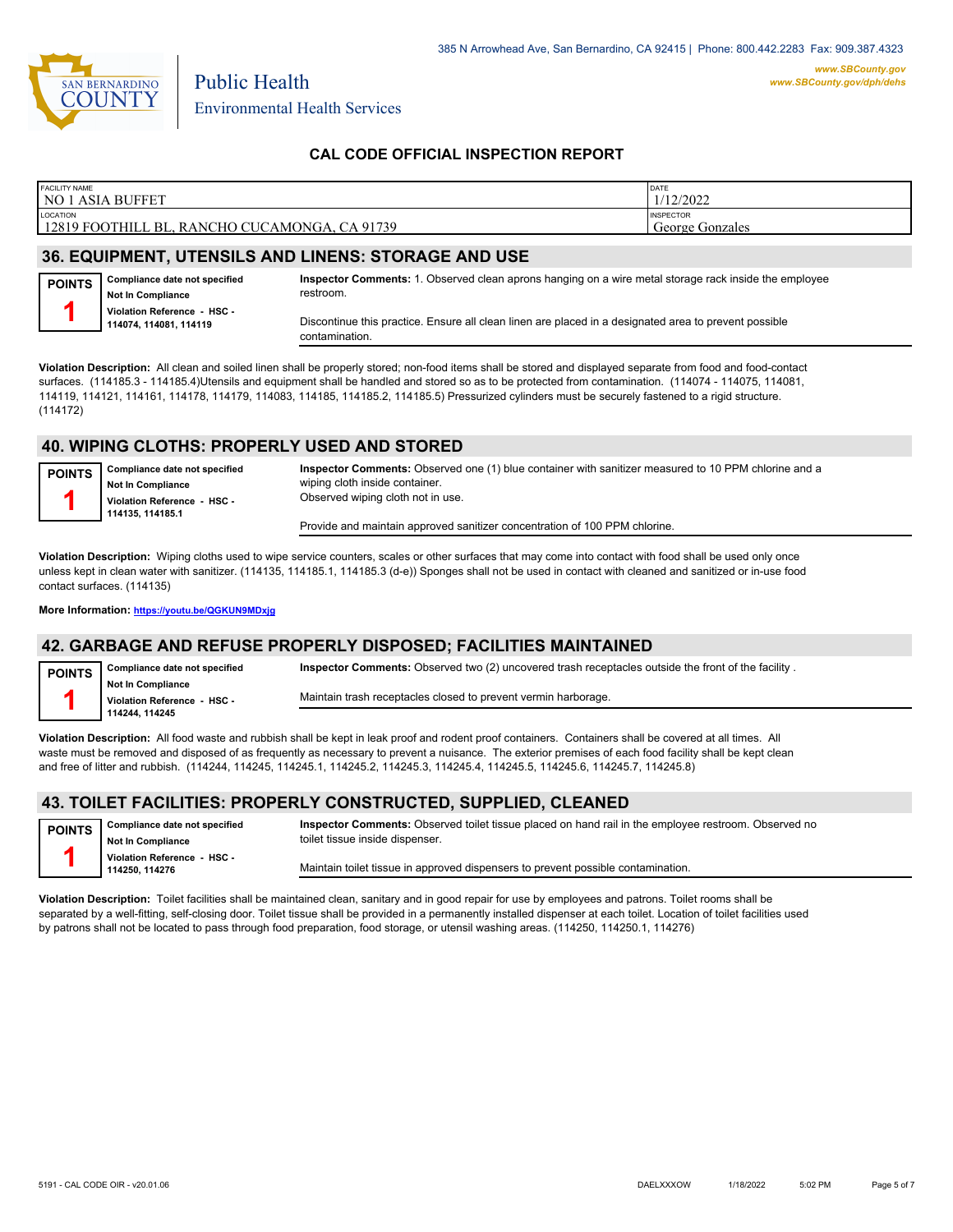

| <b>FACILITY NAME</b>                                           | DATE             |
|----------------------------------------------------------------|------------------|
| <b>NO 1 ASIA BUFFET</b>                                        | 1/12/2022        |
| <b>LOCATION</b>                                                | <b>INSPECTOR</b> |
| 12819 FOOTHILL BL, RANCHO CUCAMONGA, CA 91739                  | George Gonzales  |
| <b>44 BREMICEC, BERCAMALICI EAMING ITEMS, VERMINI BROAFING</b> |                  |

#### **44. PREMISES; PERSONAL/CLEANING ITEMS; VERMIN-PROOFING**

**Compliance date not specified Not In Compliance Violation Reference - HSC - 114067 (j), 114123 POINTS 1 Inspector Comments:** Observed the air curtain non-operational at time of inspection with the door propped open. Discontinue this practice. Ensure the air curtain is operational when the back door is propped open.

NOTE: Corrected on site. Manager turned on air-curtain.

**Violation Description:** The premises of each food facility shall be kept clean and free of litter and rubbish; all clean and soiled linen shall be properly stored; non-food items shall be stored and displayed separate from food and food-contact surfaces; the facility shall be kept vermin proof. (114067 (j), 114123, 114143 (a) & (b), 114256, 114256.1, 114256.2, 114256.4, 114257, 114257.1, 114259, 114259.2, 114259.3, 114279, 114281, 114282) Food preparation sinks, handwashing sinks and warewashing equipment shall not be used for the cleaning of maintenance tools, the holding of maintenance materials, or the disposal of liquid wastes. (114123) Open-air barbecue and/or outdoor wood burning oven must operate on the same premises, in conjunction with a permanent food facility and not in an area that may pose as a fire hazard. (114143(a) (b)) Janitorial sink or approved curbed cleaning facility (exemption for restricted food service facilities Section 114279 (b)) shall be provided. (114279(a)) First aid supplies must have a legible manufacturer's label and stored in a kit or container that is located to prevent contamination. (114256.4) Insect electrocution devices are not allowed in food or utensil handling areas. (114259.3)

#### **IMPORTANT: Risk Based Inspection Frequency**

Food facilities that pose a higher risk level for causing foodborne illness will be subject to an additional inspection, to be billed at the hourly rate as provided in the San Bernardino Count[y Code Schedule of Fees. Facilitie](https://codelibrary.amlegal.com/codes/sanbernardino/latest/sanberncty_ca/0-0-0-122474#JD_16.0213B)s that received one or more of the following will be elevated to a high risk tier:

- A score letter of "C" or lower on one of the last two graded inspections,
- A score letter of "B" on two of the last three graded inspections,
- Repeated "four (4) point violation Risk Factor" (critical violation codes 1-23) on the last two inspections, or
- Four (4) or more critical violations (codes 1-23) noted during an inspection, or
- A permit suspension (closure) on your last graded inspection.

#### **Food Establishment Donor Survey**

Will you please take a few moments of your time to co[mplete our Food Establishment Donor Survey?](https://survey123.arcgis.com/share/626bb0fb21674c82832b0c0d557c5e80?field:faid=FA0010319&field:facility_name=NO%201%20ASIA%20BUFFET¢er=34.11,-117.53&field:phone=9098033288) The purpose of this survey is to learn about current food recovery and food waste reduction efforts and struggles throughout San Bernardino County.

The feedback from the survey will help us identify barriers and opportunities, and connect you with nearby charitable feeding organizations so you can donate your surplus food. Once you complete the survey, you can view your entry and connect with other donor food establishments and charitable feeding organizations in the fol[lowing Live Web Map.](https://arcg.is/WvjGb)

#### **Overall Inspection Comments**

A letter "B" grade placard was placed on this date.

DO NOT REMOVE, ALTER, OR RELOCATE GRADE PLACARD.

A request for rescore form was provided to the operator. Top 5 CDC risk factor form was presented.

NOTE: A re-inspection will be conducted in one (1) week to ensure the facility remains vermin free, areas with vermin are cleaned and sanitized, and no new evidence of vermin are found.

\*NOTE: A re-inspection will be conducted in one week to ensure the mechanical warewash machine provides a minimum concentration of 50 PPM chlorine.

#### **FREE Classes to L.E.A.R.N!**

Liaison Education And Risk Network (L.E.A.R.N.) is a FREE class based on the fundamentals of Active Managerial Control and the Centers for Disease Control and Prevention's five risk factors that lead to foodborne illnesses. Find out when the next L.E.A.R.N. class is by checking our [calendar.](http://wp.sbcounty.gov/dph/events/)